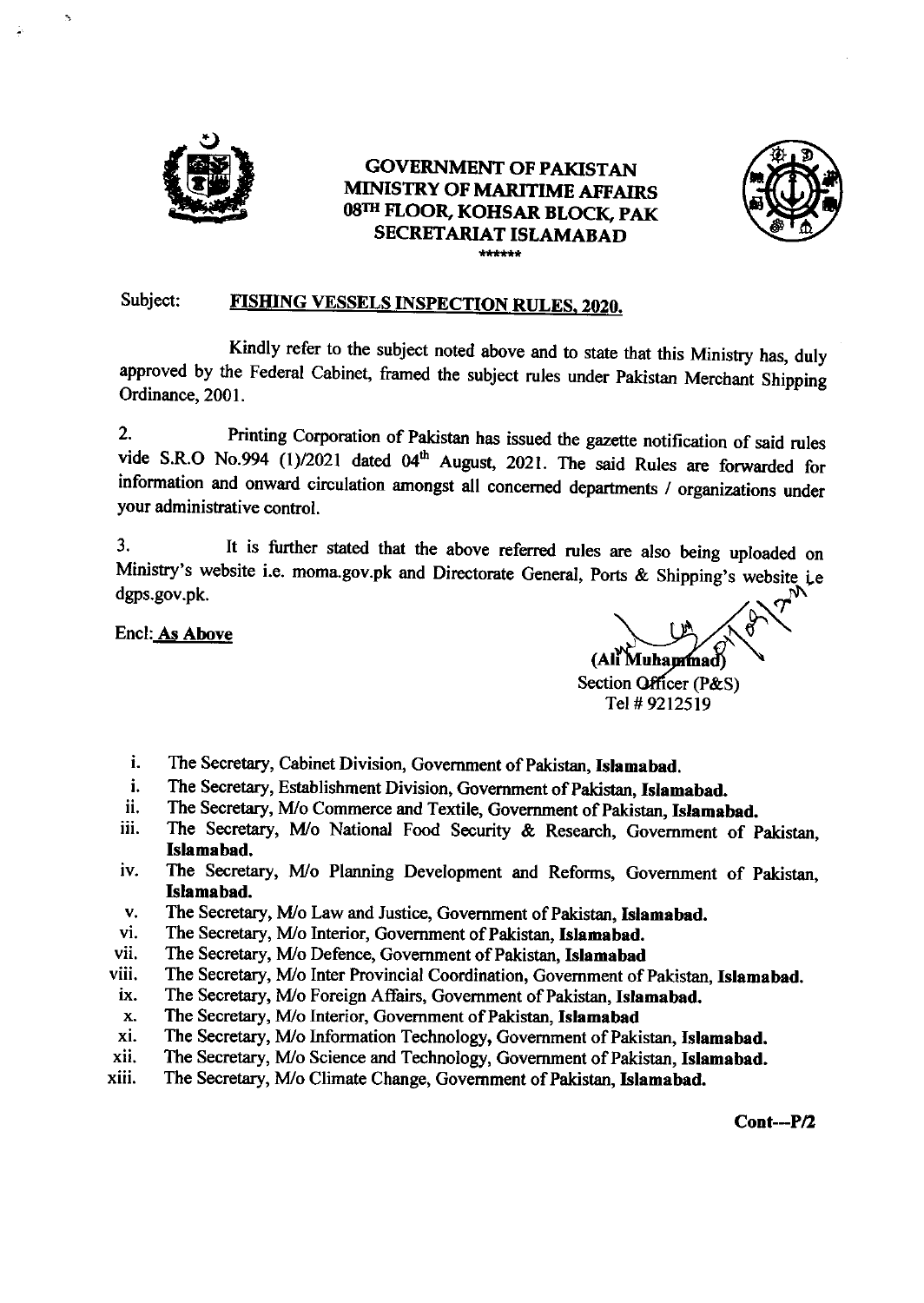- xiv. The Secretary, M/o Information and Broadcasting, Government of Pakistan, Islamabad.
- xv. The Secretary, M/o Industries and Production, Government of Pakistan, Islamabad.
- xvi. The Secretary, M/o Finance, Government of Pakistan, Islamabad.
- xvii. xviii. The Secretary, M/o Economic Affairs Division, Government of Pakistan, Islamabad.
- xix. The Chief Secretary, Government of Punjab, Lahore.

 $\mathbf{r}$ 

- The Chief Secretary, Government of Sindh, Karachi.
- xx. The Chief Secretary, Government of Khyber Pakhtunkhwa, Peshawar,
- xxi. The Chief Secretary, Government of Baluchistan, Quetta.
- xxii. The Additional Secretary, President House, Istamabad.
- xxiii. The Additional Secretary, Prime Minister Office, Islamabad.
- xxiv. The Secretary, Fisheries, Wildlife and Forestry, Govemment of punjab, Lahore.
- xxv. The Secretary, Fisheries and Livestock, Government of Sindh, Karachi.
- xxvi. The Secretary, Fisheries and Livestock, Government of KP, Peshawar. The Secretary, Coastal Development and Fisheries, Government of Balochistan, Quetta.
- The Director General, Ports and Shipping, ports and Shipping Wing, Karachi. xxvii.
- The Chairman, Karachi Port Trust, Karachi. xxviii.
- The Chairman, Port Qasim Authority, Karachi. xxix.
- The Chairman, Pakistan National Shipping Corporation, Karachi. xxx.
- The Chairman, Gwadar Port Authority, Gwadar. xxxi.
- The Managing Director, Korangi Fisheries Harbour Authority, Karachi. xxxii.
- The Director General, Marine Fisheries Department, Karachi. xxxiii.
- The Director General, Pakistan Maritime Security Agency, Karachi. xxxiv.
- The Principal Officer, Mercantile Marine Department, Karachi. xxxv
- The Commandant, Pakistan Marine Academy, Karachi. xxxvi.
- The Shipping Master, Government Shipping Office, Karachi. xxxvii.

Ministry of Maritime Affair's U.O. No.5 (6)/2020-P&S, Islamabad dated 01-09-2021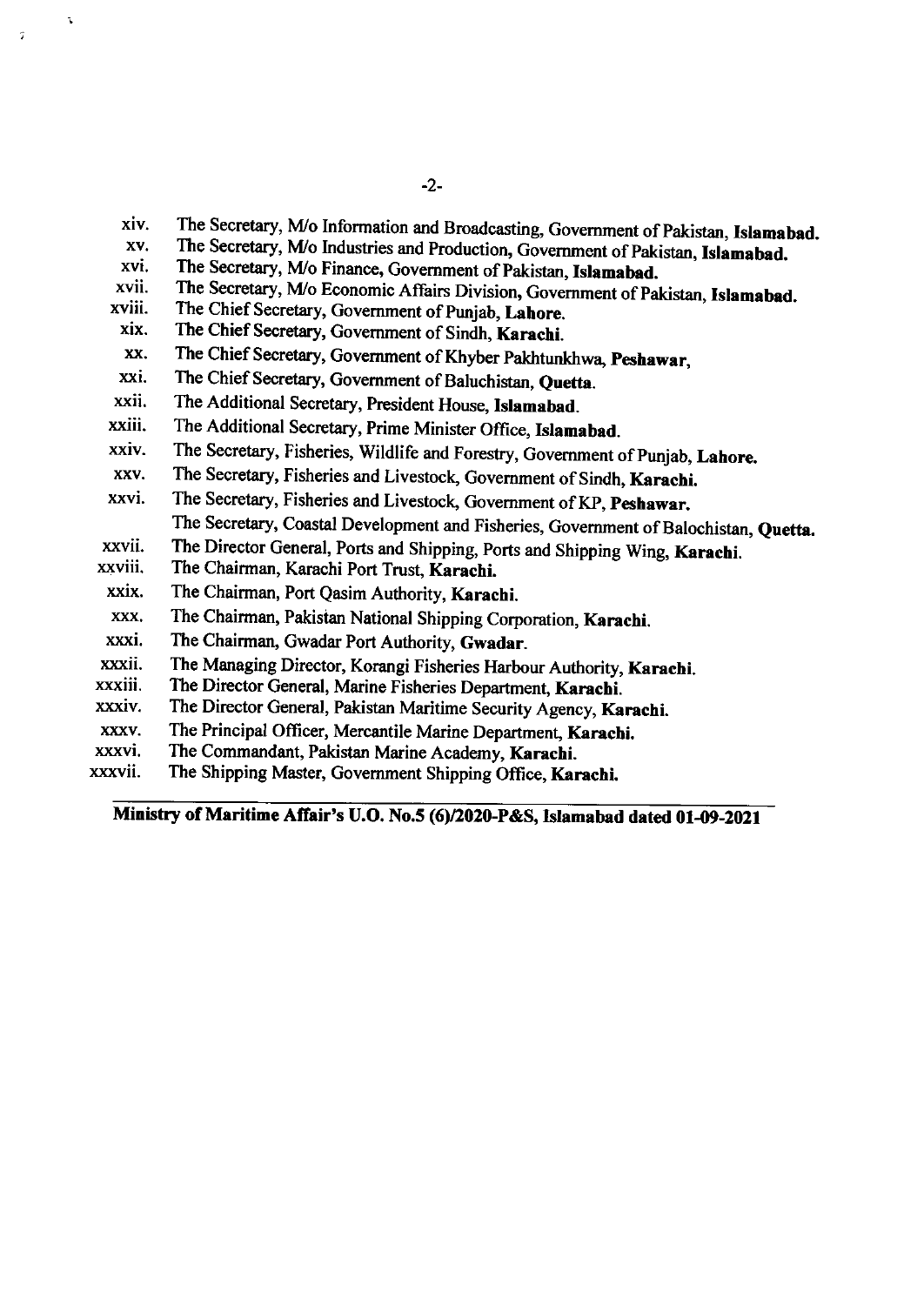



# **EXTRAORDINARY** PUBLISHED BY AUTHORITY

# ISLAMABAD, FRIDAY, AUGUST 6,2021

#### PART II

# Statutory Notifications (S.R.O.)

COVERNMENT OF PAKISTAN **MINISTRY OF MARITIME AFFAIRS** 

#### **NOTIFICATION**

# Islamabad, the 4th August, 2021

S. R. O. 994(I)/2021.— In exercise of the powers conferred by section 449 of the Pakistan Merchant Shipping Ordinance, 2001 (LII of 2001), the Federal Government is pleased to make the following rules, namely:-

#### **CHAPTER I**

#### PRELIMINARY

1. Short title, application and commencement. (1) These rules shall be called the Fishing Vessels lnspection Rules, 2020.

(2) These rules shall apply to sea-going fishing vessels propelled mechanically.

(3) These rules shall come into force at once.

#### $1639(1-\frac{13}{3})$

Price: Rs. 20.00 ·

 $[1133(2021)/Ex.$  Gaz.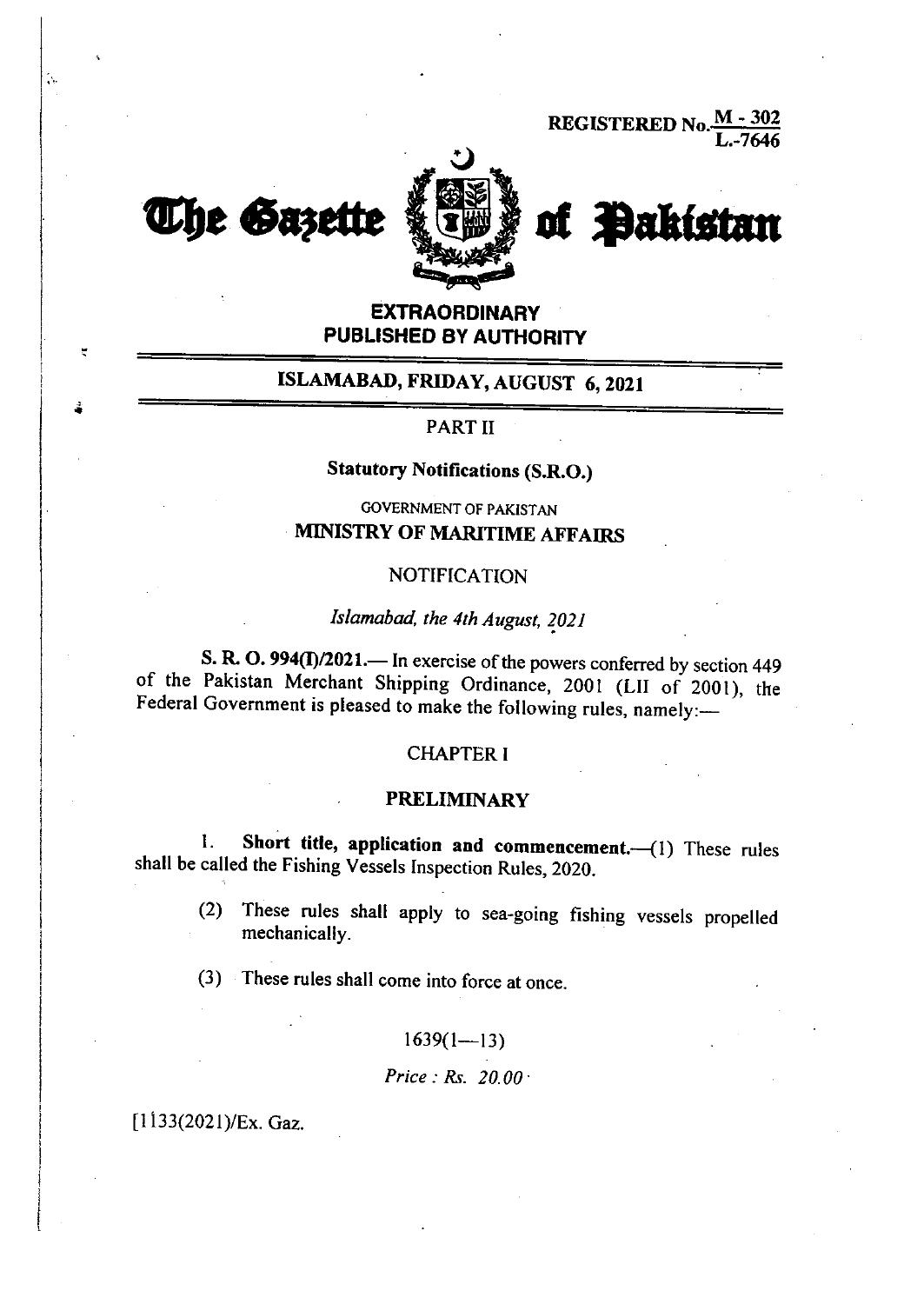#### 1639(2) THE GAZETTE OF PAKISTAN, EXTRA., AUG. 6, 2021 [PART II

2. **Definitions.**  $\left(1\right)$  In these rules, unless the context otherwise requires,-

- (a) "certificate of Inspection" means a certificate of inspection granted under section 442 of the Ordinance to fishing vessel of twelve meters in length and over;
- (b) "fishing vessel safety certificate" means a certificate of inspection granted under section 442 of the Ordinance to fishing vessel of twenty-four meters in length and over including vessels having facility to process the catch;
- (c) "fishing vessel exemption certificate" means a fishing vessel exemption certificate granted under these rules;
- (d) "fishing vessel's registry" means principal officer of Mercantile Marine Department, Karachi or a person duly authorized in this behalf by Federal Government;
- (e) "Form" means a form specified in Schedule II;
- (0 "Ordinance" means the Merchant Shipping Ordinance, 2001 (LII of 2001); and
- (g) "Schedule" means a schedule appended to these rules.

3. Application for certificate of inspection or fishing vessel safety certificate. $({}1)$  Every application for the grant of a certificate under this rule shall be made by the owner, agent or skipper of a fishing vessel to the Registrar in form  $FV-1$  in the Schedule II.

(2) Every such application shall be accompanied by such fees as are specified in Part A of Schedule L

4. Inspection of fishing boats.—On receipt of an application under rule 3, the Registrar shall nominate a surveyor to inspect the fishing boat.

5. Preparation for inspection.—The following preliminaries shall be completed by the owner, agent or skipper of a fishing boat before an inspection is commenced, namely:-

(a) the fishing boat shall be made clean and free from fish and ice; and

(b) rigging and equipment shall be kept handy for inspection.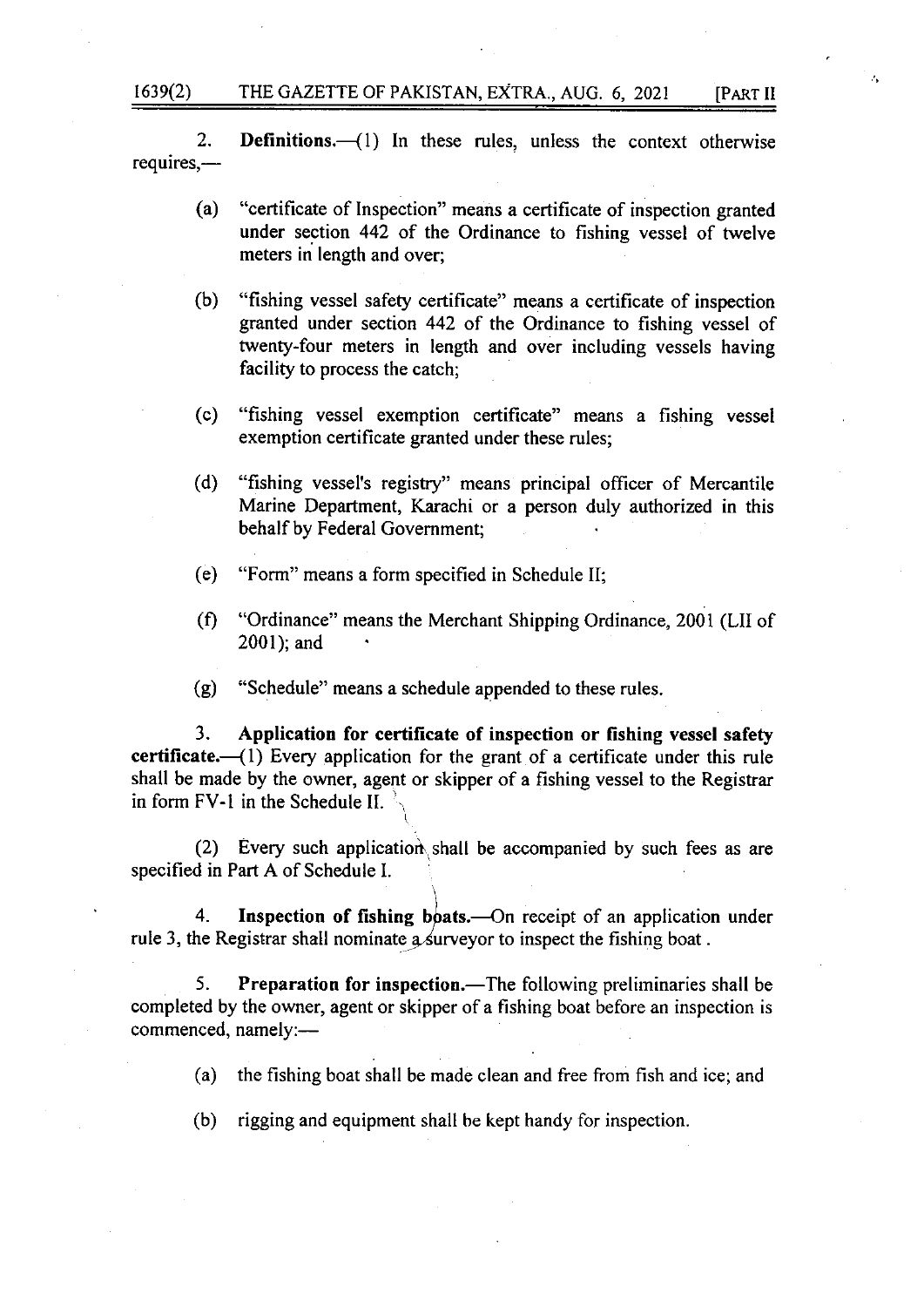6. Inspection. (1) In respect of every fishing vessel, there shall be annual, intermediate and renewal inspection and docking inspection.

(2) In respect of annual inspection, the following parts and items of machinery spaces of fishing vessel shall be inspected, namely:-

- (a) main and auxiliary engines, condition, guards, exhaust, no exposed high temperature surfaces, fuel line etc;
- (b) bilges condition, no potential risk of oil being pumped overboard or save-alls under filters or closure of fuel tank isolating valves when not in use;
- (c) condition of pipe work, securing clamps, skin fittings, sea cocks and their ease of operation;
- (d) electrical cables condition, securely clipped, electrically safe;
- (e) batteries condition and connections properly secured;
- (f) bulkheads, frames condition;
- G) fire doors, flaps etc. condition;
- (h) steering gear condition, operational test;
- (i) fire risk and hazards;

i

I

- 0) arrangement for oil fuel, lubricating oil and other flammable oil, operation of remote means of closing valves on tanks that contain oil fuel, lubricating oil and other flammable oils;
- (k) fire extinguishing and special arrangements in the machinery space, operating of opening and closing of skylights, release of smoke, closure of ventilator openings, stopping of. ventilation fans, stopping of fuel and other pumps that discharge fuel; and
- (l) skipper and engine drivers are duly certified as per the rules made under the Inland Mechanically propelled Vessels Act, l9l7 (I of 1917), if gross tonnage thereof is less than twenty-five.

(3) In respect of annual inspection, the following parts and items of deck and deck machinery of fishing vessel shall be inspected, namely:-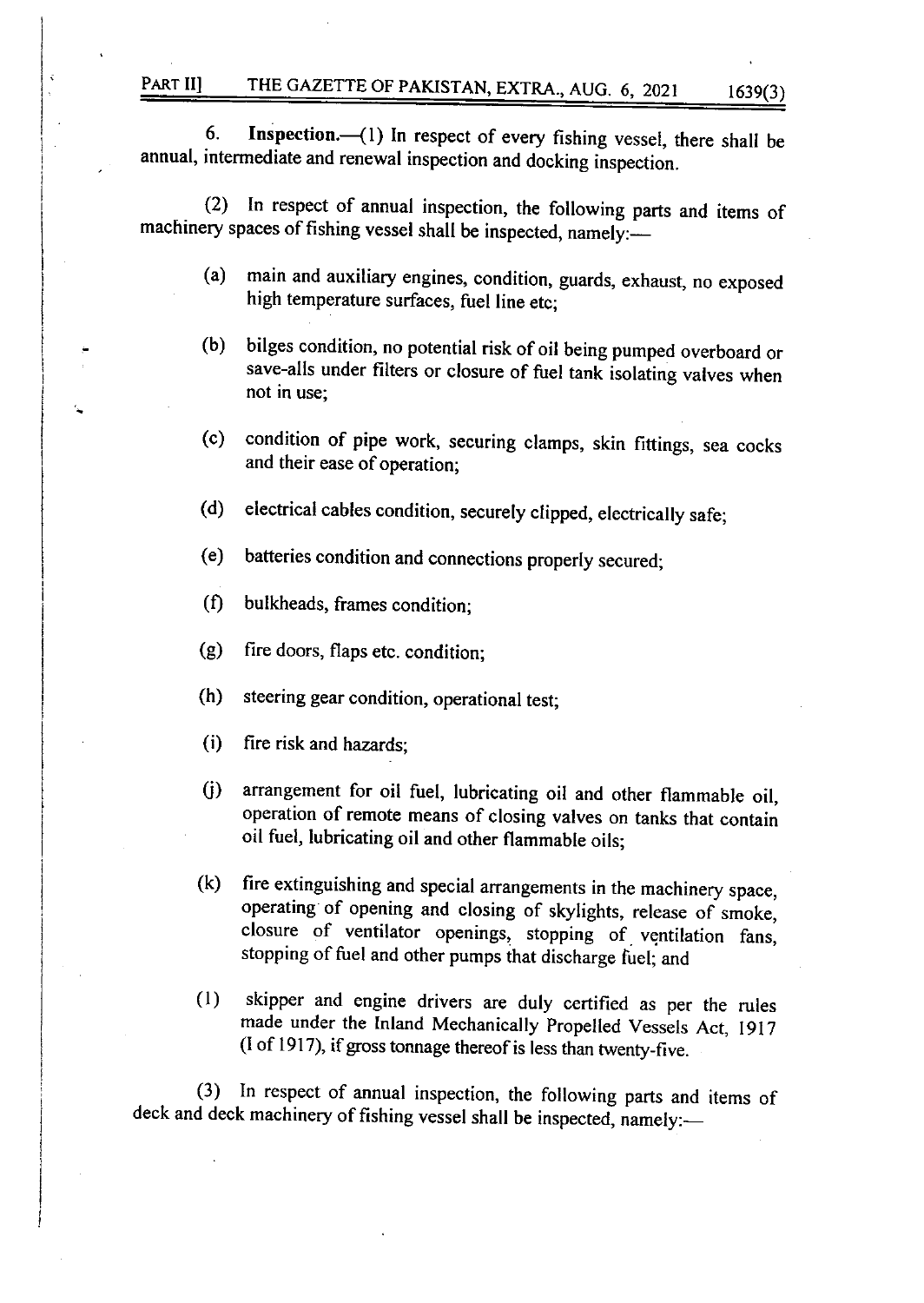(a) decks condition;

(b) watertight doors, condition and operation;

(c) watertight hatches or coaming, condition and operation;

(d) bulwarks condition;

(e) ease of access to safety equipment;

 $(f)$  embarkation arrangements for life rafts (if provided); and

(g) encourage owner and crew to wear or use personnel safety gears all times during working on deck or in machinery spaces.

(4) In respect of annual inspection, the following parts and items of wheel house and cabin of fishing vessel shall be inspected, namely:—

(a) wheelhouse condition of doors and windows;

(b) record of LSA equipment examined;

(c) instruction of on-board maintenance onboard, inspect any immersion suits, thermal protective aids etc;

(d) emergency instructions available for each person onboard. Copies of suitably up-dated muster list may be posted in conspicuous places and in language understood by all person onboard and posters and signs in the vicinity of survival craft and their launching stations as applicable; and

(e) condition of navigation and communications instrument and operation.

(5) In respect of annual inspection, the following mandatory of fishing vessel shall be inspected, namely:-

- (a) lifejackets, including whistles, retro-reflective material and lights;
- (b) inflatable liferaft (if provided), the hydrostatic release unit and/or float free arrangements;
- (c) servicing record of liferaft;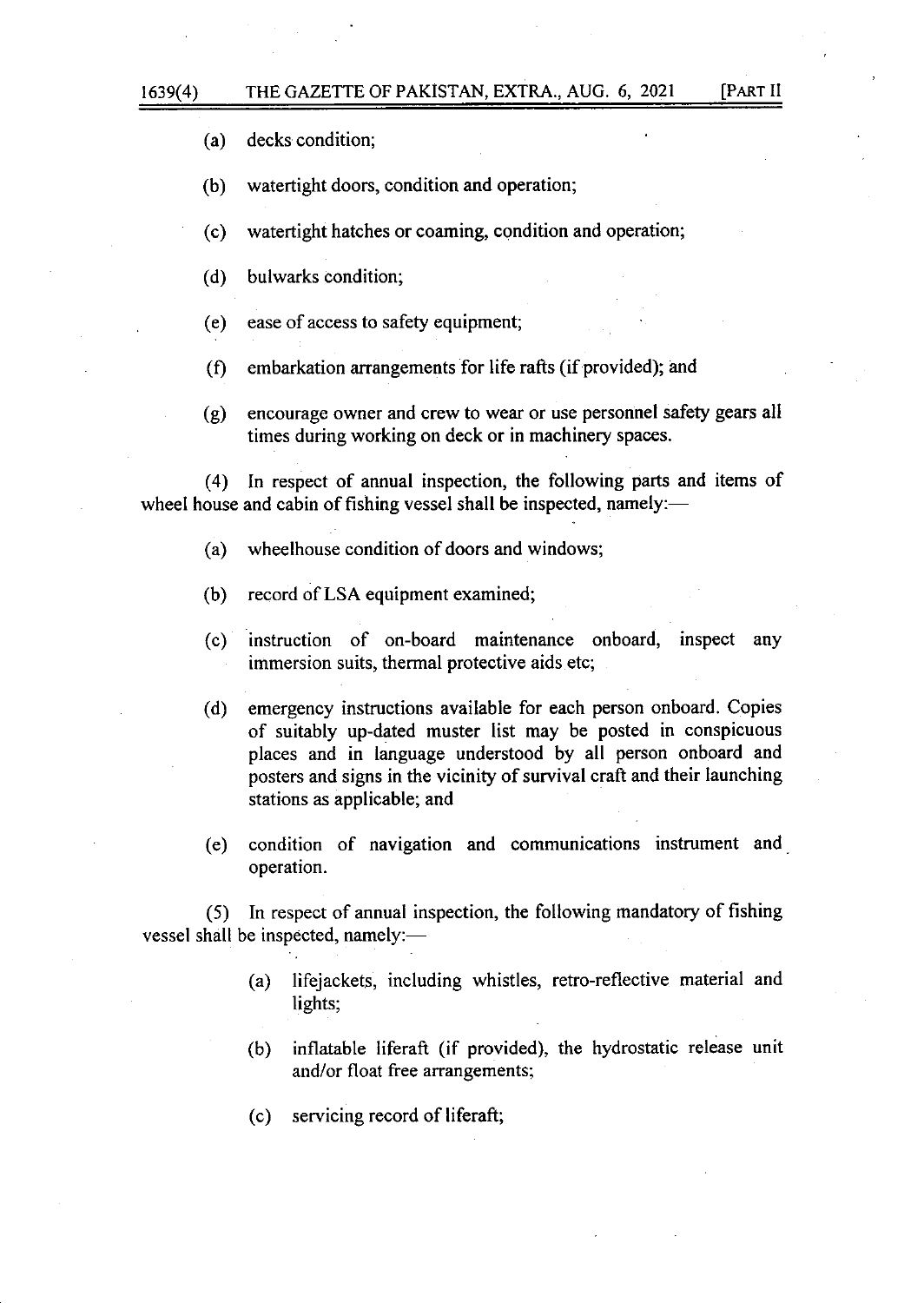# PART II] THE GAZETTE OF PAKISTAN, EXTRA., AUG. 6, 2021 1639(5)

- (d) portable and non-portable fire extinguishers of correct type, condition, adequately maintained, annually serviced;
- (e) fire blanket in galley if provided;
- (f) fire pump, hydrants hose and nozzles jet of water produced at any part of the vessel whilst required pressure is maintained in fire main;
- (g) fire bucket with lanyard as applicable;
- (h) fixed firefighting system for machinery spaces if provided, as appropriate, and means of operation clearly marked;
- $(i)$  test of bilge pumping system;
- 0) bilge alarm of machinery space and fish room or hold to be checked, if provided;
- (k) navigation lights, shapes and sound signaling equipment;
- (l) operation of two-way VHF radio telephone apparatus;
- (m) safety operation of fishing gear, winches, wires, block, nets, lines etc; and
- (n) anchor and cable warp condition.

(6) In respect of intermediate and renewal inspection, the following items of fishing vessel shall be inspected, namely:—

- (a) overhauling record or inspection of main bearing, cylinder head, valves, etc. of Main and Auxiliary engines;
- (b) inspection of sea side filter and sea chest or overboard valves;
- (c) inspection of oil fuel and lubricating oil tanks and valves;
- (d) bilges condition, no potential risk of oil being pumped overboard or save-ails under filters or closure of fuel tank isolating valves when not in use;
- (e) condition of pipe work, securing clamps, skin fittings, sea cocks and their ease of operation;
- $(0)$  electrical cables condition, securely clipped, electrically safe;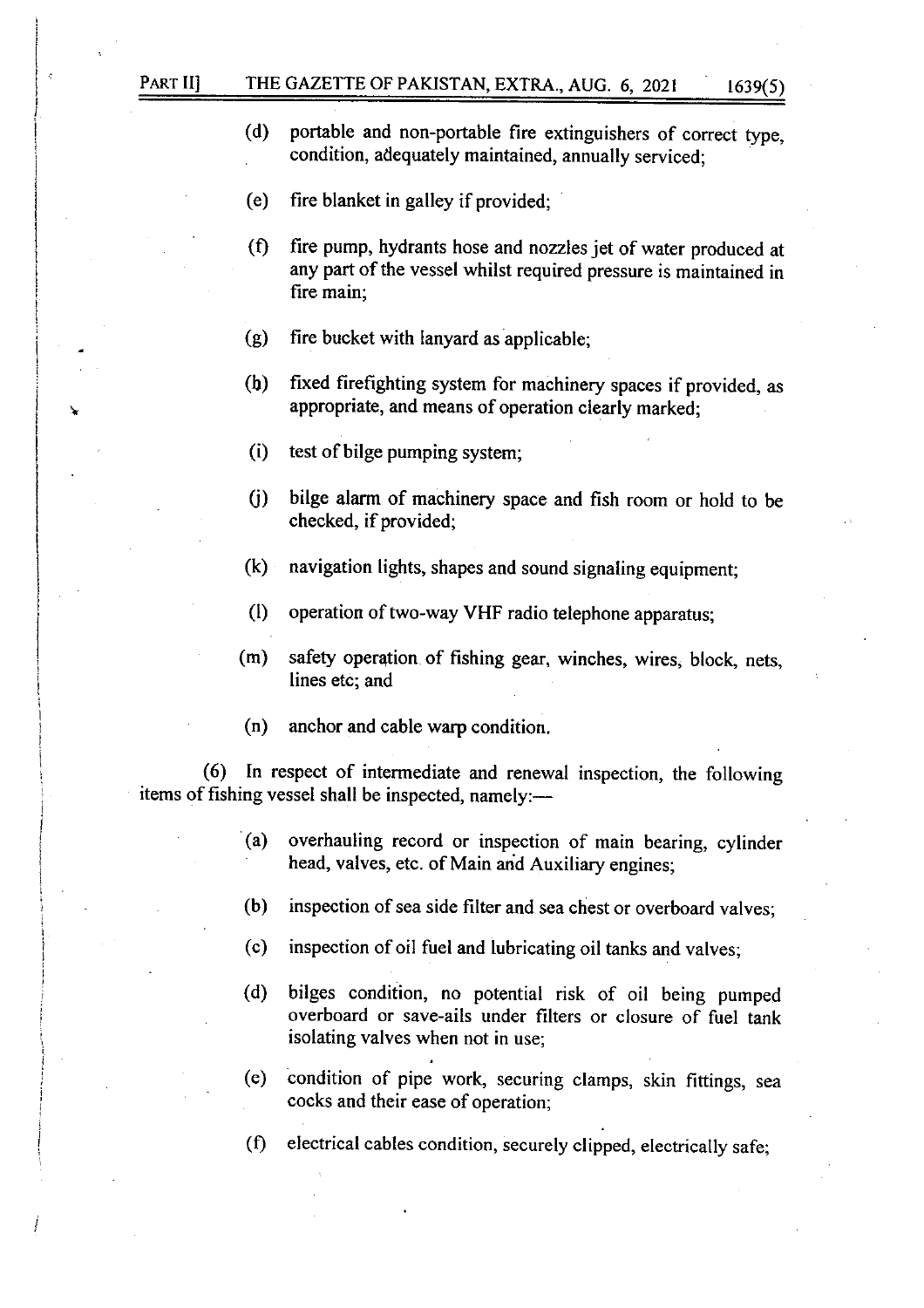- (g) batteries condition and connections properly secured;
- (h) bulkheads, frames condition;
- (i) fire doors, flaps etc. condition;
- (j) steering gear condition, operational test;
- (k) fire risk and hazards;
- (D arrangement for oil fuel, lubricating oil and other flammable oil. Operation of remote means of closing valves on tanks that contain oil fuel, lubricating oil and other flammable oils; and
- (m) fire extinguishing and special arrangements in the machinery space. Operating of opening and closing of skylights, release of smoke, closure of ventilator openings, stopping of ventilation fans, stopping of fuel and other purnps that discharge fuel.

(7) In respect of docking inspection, the following items of fishing vessel shall be inspected, namely:-

- (a) all ship-side valves, gratings, bottom plugs examination;
- (b) thorough inspection of bottom, keel and fastening metal pieces, nails, screws etc;
- (c) check the joints between planks and frames visually, looking for gaps or any sign that the plank is not tight against the frame;
- (d) keel bolts, keelson, clamps and stringers, inspect these structural members for signs of working, check for unevenness of joints or any other signs of movement or working;
- (e) inspect the hardness of the inner planking, particularly in the deep bilge or any place that is wet or looks suspect;
- (f) cupped or warped planks;
- (g) open seams and seepage from interior after bottom is dry;
- (h) planks with split ends or splits anywhere;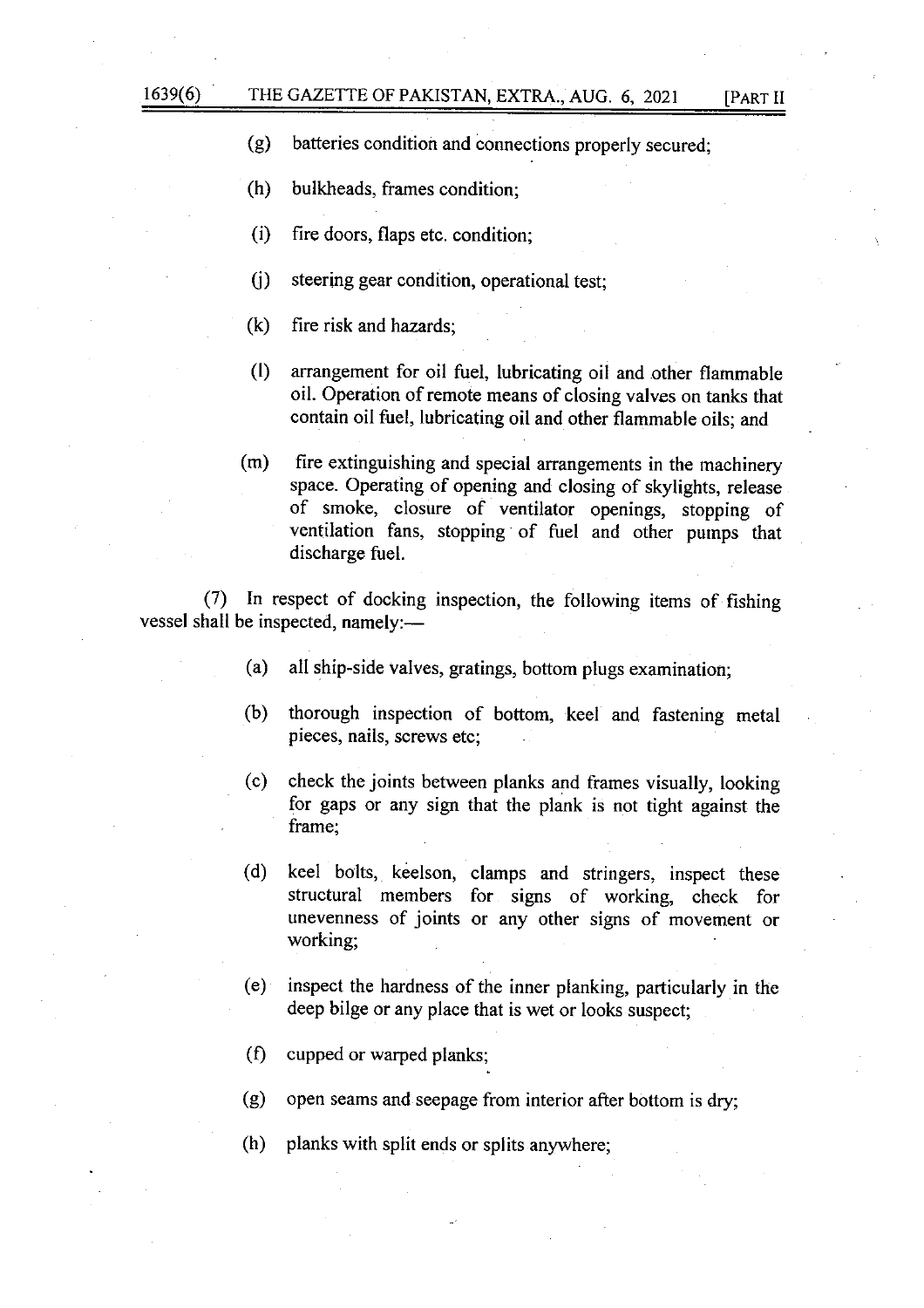(i) loose seams;

 $\mathbf{A}_i$ 

(j) sound planks with heavy hammer for sound of looseness;

- (k) discoloration around screw heads;
- (l) special attention to butt ends;
- (m) under tanks and engines stress from heavy loads; and
- (n) damp environments like under fish holds, refrigeration, etc.

(8) In respect of every fishing vessel, it shall be inspected to ensure that it is equipped with tife saving appliances and fire fighting appliances as required by the rules made for the provisions of such appliances under Part VI of the Ordinance and shall be equipped with the lights, shapes and sound signals, specified in the relevant regulations.

7. Issue of certificate.---On the Registrar being satisfied on the basis of the report of the surveyor that the fishing boat has complied with the provisions of the foregoing rules, he shall grant a certificate in form FV-III.

8. Validity of certificates.—Validity of certificates shall be as follow,  $namely:$ 

- (a) certificate of inspection shall be valid maximum for two years or for such shorter period as may be decided by Registrar of Fishing on the basis of the report of surveyor and circumstances;
- (b) fishing vessel safety certificate shall be valid maximum for five years subject to annual and intermediate surveys completion. This certificate may be extended for maximum of one year in special circumstances of the case; and
- (c) fishing vessel exemprion certificate validity may be decided by the Registrar which may be for any duration depending upon the type of exemption.

9. Fishing vessel exemption certificate.-In respect of fishing vessel of twenty-four meters in length and over, including vessels having processing capability of their catch, certificate may be granted for exemption trom any requirement required as per these rules for any duration under the provision of sub-section (2) of section 443 of the Ordinance.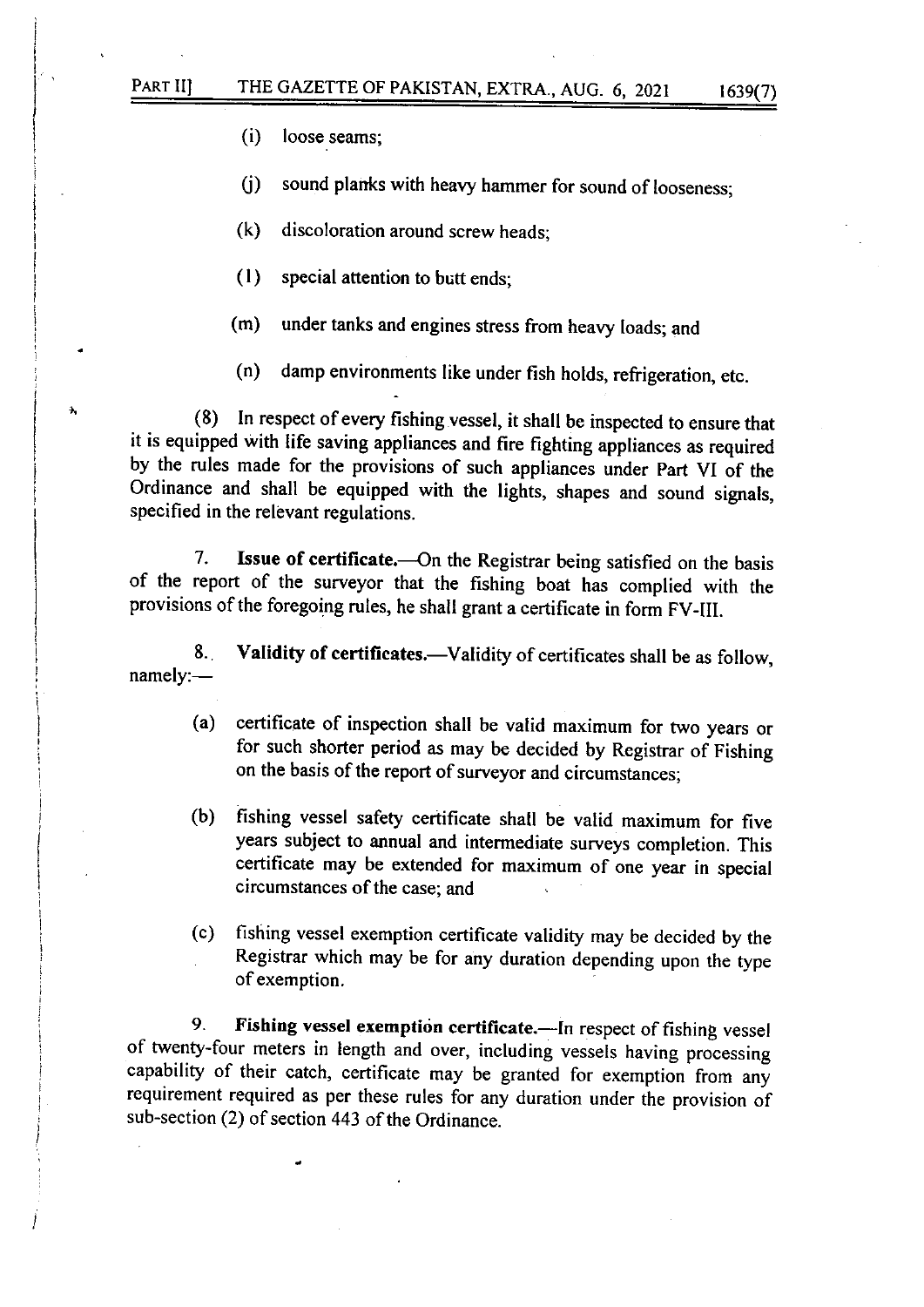10. **Defects.**—If the surveyor finds that any defect exists in the hull, machinery, equipments or rigging of a fishing vessel, he shall address a letter to the owner or skipper of such vessel in from FV-II pointing out the defect and the repairs necessary to make them good.

11. Delivery of expired certificates.—Where a certificate issued under these rules in respect of a fishing boat has expired or such vessel has undergone material alteration or met with accident or where the certificate of inspection has been cancelled, under section 442(4) of the Ordinance, the owner, agent or skipper of such vessel shall surrender the certificate to the Registrar of the first port of call.

12. Issue of duplicate certificates. $\left(-\frac{1}{1}\right)$  In the event of an original certificate being destroyed, lost, mislaid, mutilated, or defaced, the Registrar may, on an application made to him stating the full facts and upon being satisfied of the genuineness of the case, grant a duplicate certificate.

(2) Every such application shall be accompanied by a fee as laid down in Schedule L

(3) If the original certificate stated to be mislaid, lost or destroyed, shall at any time after the issue of a duplicate thereof be found, it shall forthwith be delivered to the issuing authority.

13. Returns.—Every Registrar shall submit to the Principal Officer, Mercantile Marine Department, Karachi on or before the 15th day of January and the l5th day of July of each year a retum showing the particulars of certificates issued during the previous halfyear in from FV- IV.

14. Production of certificate.—The owner, agent or skipper of every fishing boat shall produce.the certificate on demand by any officer of the Customs department or any officer of Maritime Security Agency or a Surveyor of the Mercantile Marine Department.

fNo.s(6)/2020-P&S.l

RIZWAN AHMED, Secretary.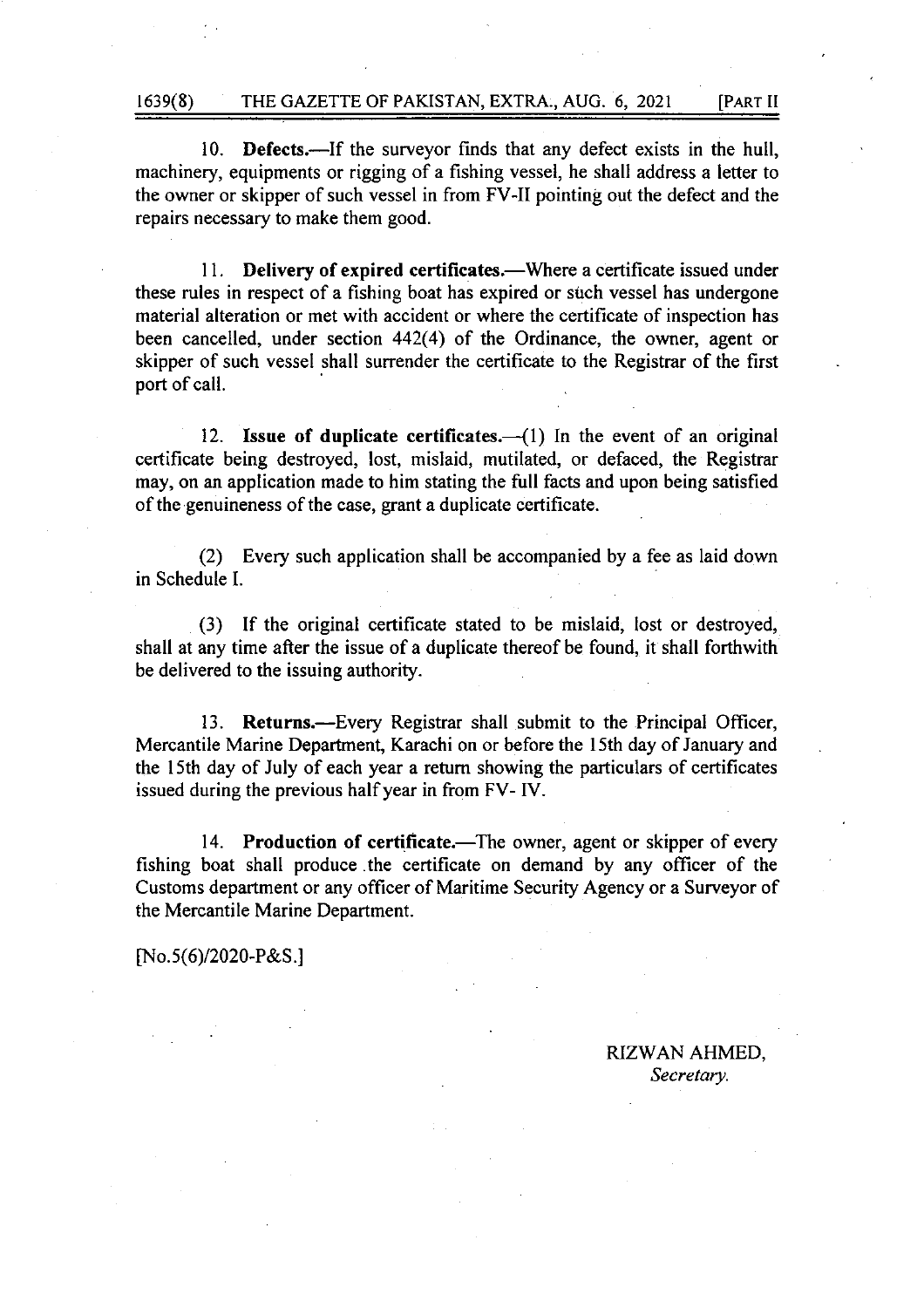٠.

# SCHEDULE-I

# [see rule 3(2)]

| А. | For inspections of                                               | Fee                                                                                              |
|----|------------------------------------------------------------------|--------------------------------------------------------------------------------------------------|
| l. | Fishing vessels of 12 Meters Registered length<br>and over       | Rs. 5,000                                                                                        |
| 2. | Fishing vessels exceeding 24 metersRegistered<br>length and over | Rs. $5,000 + \text{Rs.}500$<br>for each meter length<br>or part thereof in<br>excess of 20metres |
| В. | For issue of a duplicate copy of<br>Certificate of inspection    | Rs. 2,000                                                                                        |
| C. | Fishing Vessel exemption certificate                             | Rs.2,000                                                                                         |

# SCHEDULE- II

# FORMS

# [see rule 2(e)]

# FORMS NO. FV- I

# [see rule 3]

# APPLICATION FOR INSPECTION OF A FISHING BOAT

# [See rule 3(l)]

#### To

The registrar at the port of

Sir,

I hereby apply for the inspection of the fishing boat described below. The uecessary inspection fee of Rs. .............. is enclosed.

Dated this  $\dots \dots \dots$  day of  $\dots \dots \dots \dots 20$ 

Yours faithfuly, [Owner or skipper]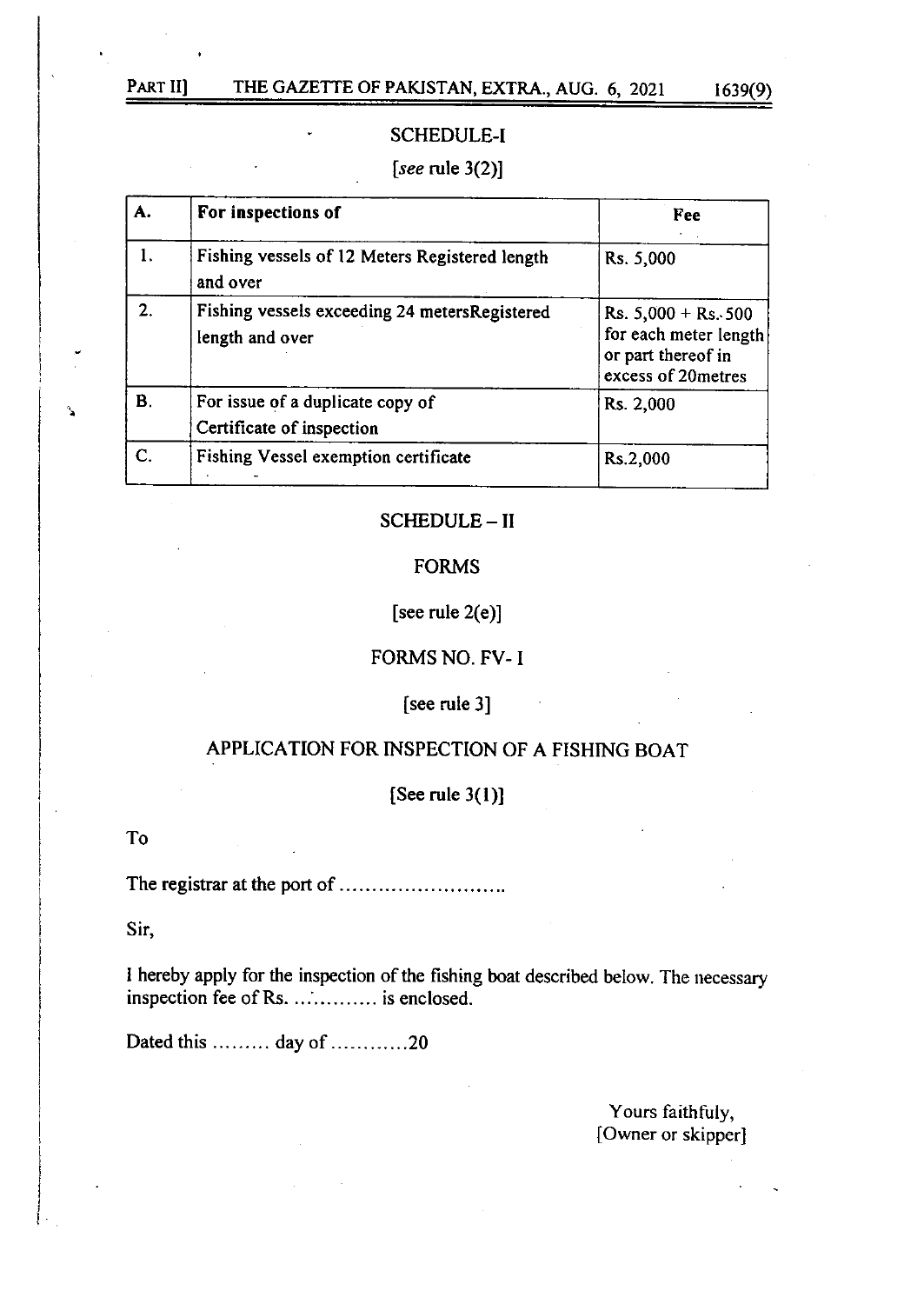# 1639(10) THE GAZETTE OF PAKISTAN, EXTRA., AUG. 6, 2021 [PART II

PARTICULARS OF VESSEL

| Name & number of<br>Length fishing boat         | Description                                                                                                                                                 | Tonnage<br><b>Gross Net built</b> | When and where                 |
|-------------------------------------------------|-------------------------------------------------------------------------------------------------------------------------------------------------------------|-----------------------------------|--------------------------------|
|                                                 |                                                                                                                                                             |                                   |                                |
|                                                 |                                                                                                                                                             |                                   |                                |
|                                                 |                                                                                                                                                             |                                   |                                |
| Name & address of<br>owner                      | Nature of inspection<br>Annual/Intermediate                                                                                                                 | Date of proposed<br>Inspection    | <b>Place of Inspection</b>     |
|                                                 |                                                                                                                                                             |                                   |                                |
|                                                 |                                                                                                                                                             |                                   |                                |
|                                                 | FROM NO. FV – II                                                                                                                                            |                                   |                                |
|                                                 | DEFECT LIST<br>(See rule 7)                                                                                                                                 |                                   |                                |
| <b>Issued by the</b><br><b>Govt.of Pakistan</b> |                                                                                                                                                             |                                   |                                |
| T <sub>o</sub>                                  |                                                                                                                                                             |                                   |                                |
| No of the port of                               | The Owner/ Skiper of Fishing Boat                                                                                                                           |                                   |                                |
| Sir.                                            |                                                                                                                                                             |                                   |                                |
| defects:-                                       | I have inspected the above fishing boat in accordance with the Fishing vessels<br>Inspection Rules 2020 and following repairs are required to make good the |                                   |                                |
| ப…11                                            |                                                                                                                                                             |                                   |                                |
|                                                 |                                                                                                                                                             |                                   |                                |
|                                                 | Equipments                                                                                                                                                  |                                   |                                |
|                                                 |                                                                                                                                                             |                                   |                                |
| Engine:                                         |                                                                                                                                                             |                                   |                                |
|                                                 |                                                                                                                                                             |                                   |                                |
|                                                 |                                                                                                                                                             |                                   | Yours Faithfuly,<br>[SURVEYOR] |
| Dated $at$                                      |                                                                                                                                                             |                                   |                                |
|                                                 |                                                                                                                                                             |                                   |                                |
|                                                 |                                                                                                                                                             |                                   |                                |
|                                                 |                                                                                                                                                             |                                   |                                |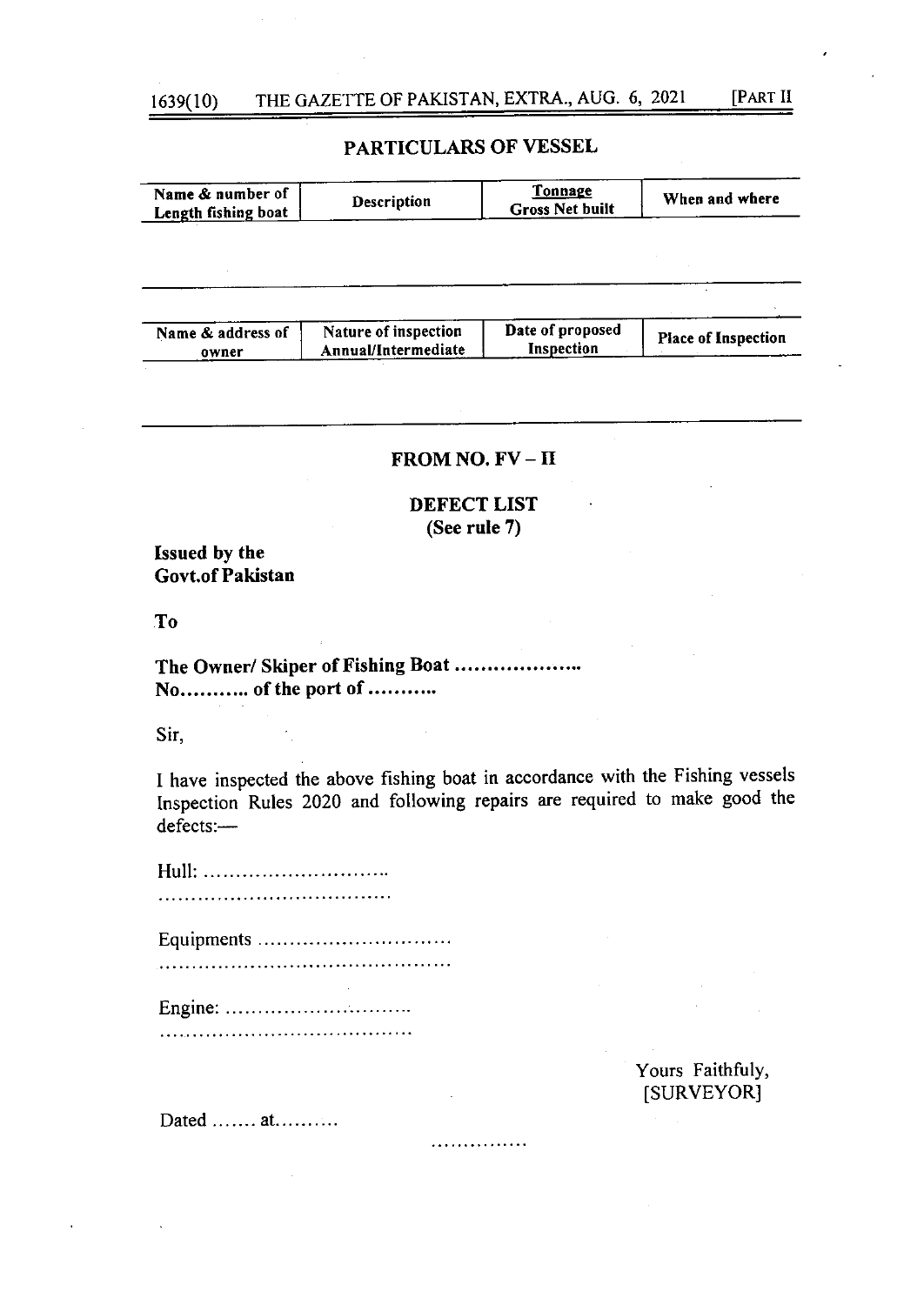$\mathbf{A}$ 

# FORM NO.  $FV - III$

# CERTIFICATE OF INSPECTION OF A FISHING BOAT [See Rule 8(1)]

Issued by the Govt. of Pakistan

| Name & description | Port of Registry & | L'onnage                  | Name and address |
|--------------------|--------------------|---------------------------|------------------|
| of fishing boat    | Number             | <b>Gross Net of Owner</b> |                  |
|                    |                    |                           |                  |

#### THIS TO CERTIFY-

I

- I That the above mentioned fishing boat has been duly inspected in accordance with the provisions of the Fishing Vessels Inspection Rules 2020.
- That the life saving appliance are provided for a total number of ............. Persons  $\mathbf{viz}$  :-II

.................... life-boats/ boats/ rescue boats capable of accommodating............persons ;

...............InflatabIe life-rafts capable of supporting.........................persons;

lifejackets; .......lifebuoys;

That the inspection showed that the fishing boat's hull, machinery, rigging, life saving appliances, fire appliances and other equipments are in good condition and that it is provided with navigation lights and shapes, andmeans of making sound signals and distress signals in accordance with the provisions of the Regulations for the Prevention of Collisions at Sea. <sup>I</sup>II.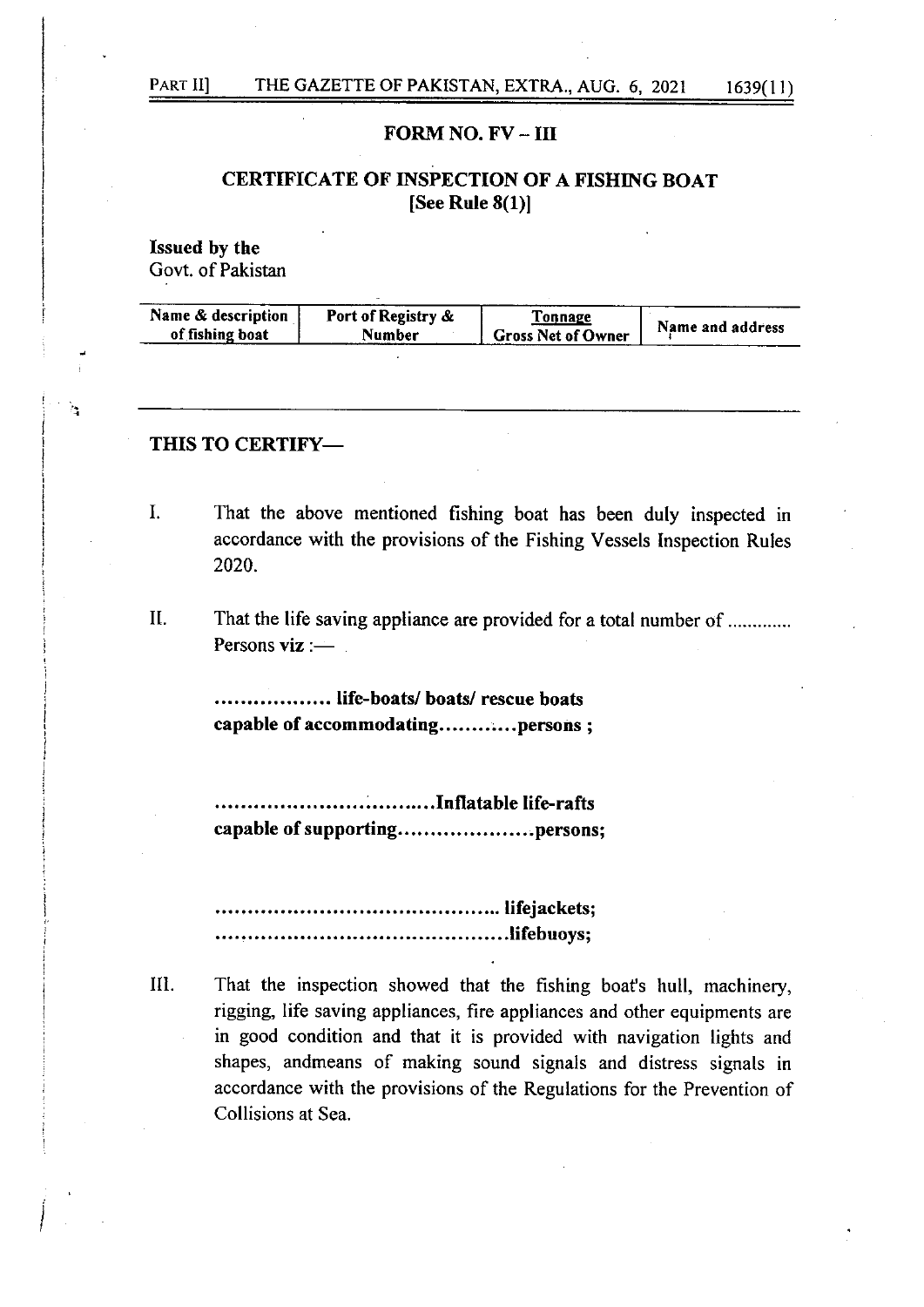# t639(12) THE GAZETTE OF PAKISTAN, EXTRA., AUG. 6, 2021 [PART ll

IV. That an approved stability booklet is provided on board. The minimum freeboard required in association with the stability criteria is millimeters.

PARTICULARS OF ENGINES/AUXILIARY ENGINE AS SUPPLIED  $V_{\cdot}$ BY MANUFACTURES / OWNERS

Make used Description B.H.P. Nature of Fuel

| Date on which the fishing boat |  |
|--------------------------------|--|
| was inspected in dry-dock,     |  |
| slipway or yard                |  |
|                                |  |
|                                |  |
| Name of skipper                |  |
|                                |  |

THIS CERTIFICATE UNLESS PREVIOUSLY CANCELLED SHALL REMAIN IN FORCE UNTIL THE...........DAY OF ............20.........

Registrar of fishing vessels

Date.....